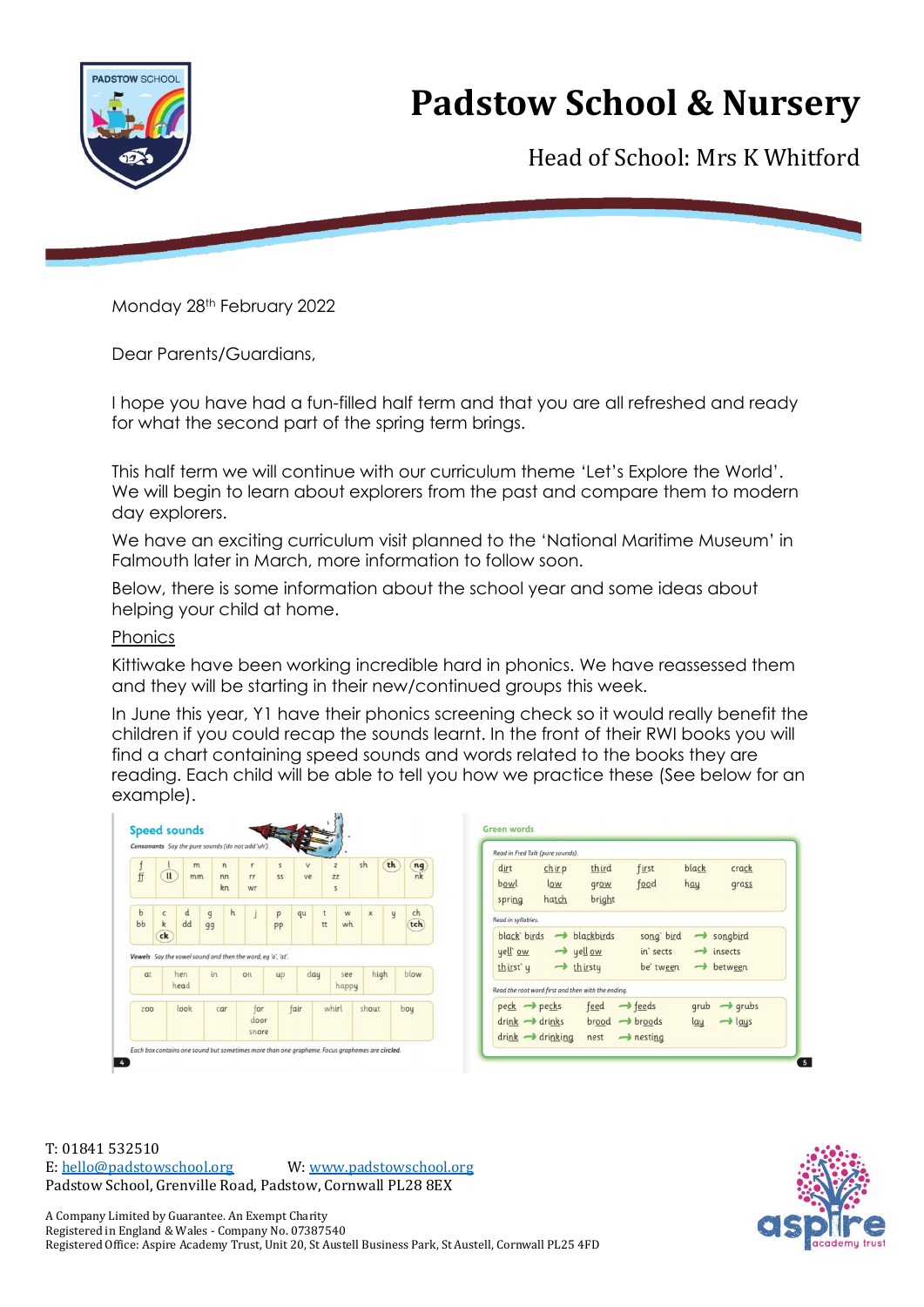

Head of School: Mrs K Whitford

### Reading

Reading leaders will give each child a Read Write Inc book as well as a book bag book to read at home. These will be changed as we move through the scheme. The children practise their reading with books that match the phonics and the 'tricky words' they know. They start thinking that they can read and this does wonders for their confidence. The children also practise reading (and spelling) what we call 'tricky words', such as 'once,' 'have,' 'said' and 'where'.

Children should read at home at least five times a week. All reading should be recorded in their Reading Record books, please also write in here any other home reading you might share.



### Maths

### Y1

This half term we will be learning about the place value of numbers to 50 and we will be moving onto Multiplication and division. We will be moving measures to the summer term.

T: 01841 532510 E: [hello@padstowschool.org](mailto:hello@padstowschool.org) W[: www.padstowschool.org](http://www.padstowschool.org/) Padstow School, Grenville Road, Padstow, Cornwall PL28 8EX

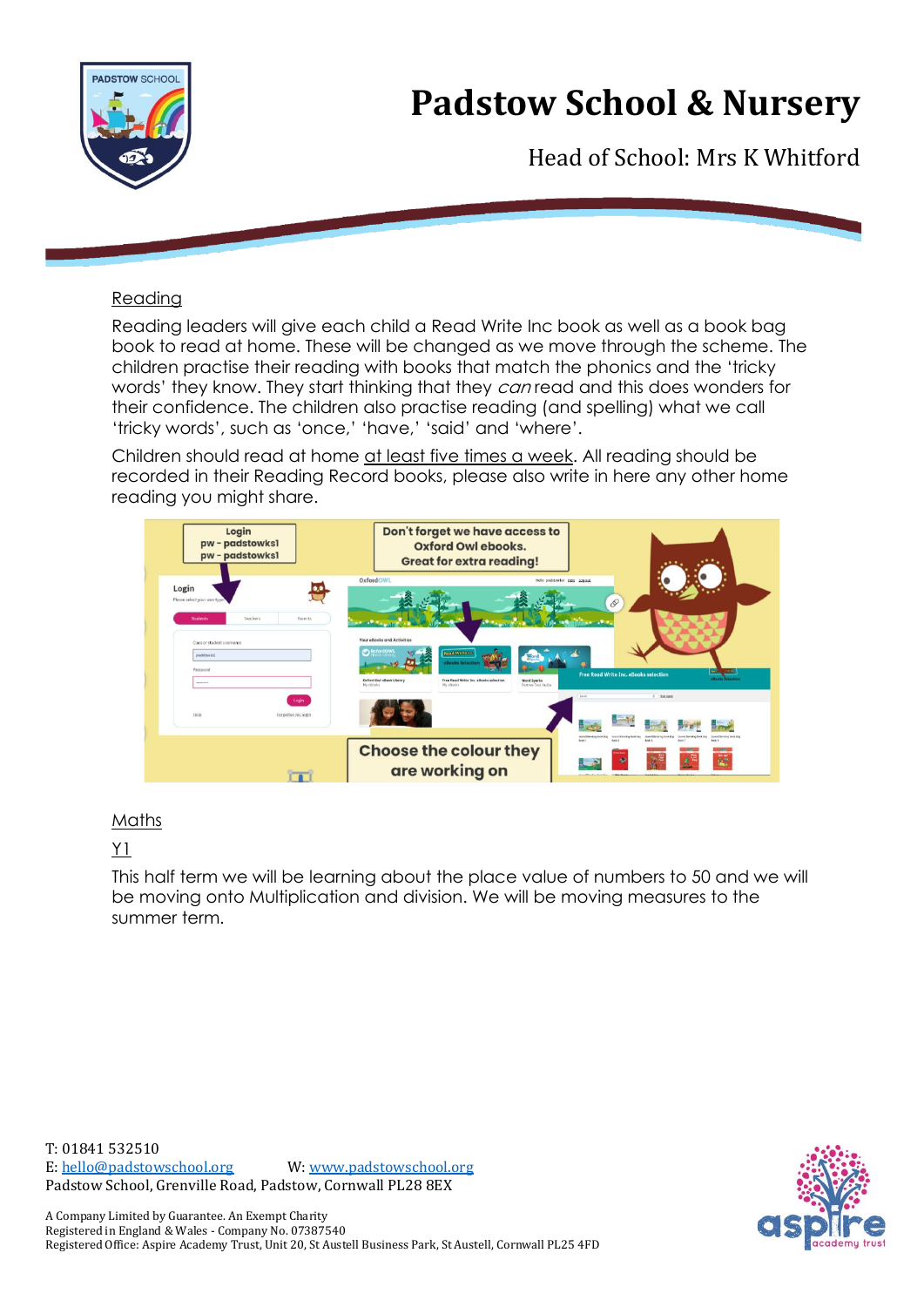

Head of School: Mrs K Whitford

|               | Week <sub>1</sub>                  | Week <sub>2</sub>                                  | Week 3                                        | Week 4 | Week 5                                          | Week 6                      | Week 7                                        | Week 8                                 | Week 9 | Week 10                              | Week 11                               | Week 12       |
|---------------|------------------------------------|----------------------------------------------------|-----------------------------------------------|--------|-------------------------------------------------|-----------------------------|-----------------------------------------------|----------------------------------------|--------|--------------------------------------|---------------------------------------|---------------|
| <b>Autumn</b> | Number: Place Value<br>(within 10) |                                                    |                                               |        | Number: Addition and Subtraction<br>(within 10) |                             |                                               |                                        |        |                                      | Number: Place<br>Value (within<br>20) |               |
| Spring        | Consolidation                      | Number: Addition and<br>Subtraction<br>(within 20) |                                               |        | Number: Place Value<br>(within 50)              |                             |                                               | Measurement:<br>Length and<br>Height   |        | Measurement:<br>Weight and<br>Volume |                                       | Consolidation |
| Summer        | Consolidation                      |                                                    | <b>Number: Multiplication</b><br>and Division |        |                                                 | Number:<br><b>Fractions</b> | Position and<br>Geometry:<br><b>Direction</b> | Number: Place<br>Value<br>(within 100) |        | Measurement:<br>Money                | Measurement:<br>Time                  |               |

## Y2

This half term we will be learning about multiplication and division, recapping shape and as we approach Easter we will begin to learn about fractions.

|        | Week 1<br>Week 2                              | Week 3                           | Week 4                                               | Week 5                           | Week 6                                                          | Week 7                                                                                     | Week 8 | Week 9                                                   | Week 10       | Week 11 | Week 12 |
|--------|-----------------------------------------------|----------------------------------|------------------------------------------------------|----------------------------------|-----------------------------------------------------------------|--------------------------------------------------------------------------------------------|--------|----------------------------------------------------------|---------------|---------|---------|
| Autumn | Number: Place Value                           | Number: Addition and Subtraction |                                                      |                                  |                                                                 | Consolidation<br><b>Multiplication</b><br>and Division<br>Number:<br>Measurement:<br>Money |        |                                                          |               |         |         |
| Spring | Number: Multiplication and<br><b>Division</b> |                                  | <b>Statistics</b>                                    | Geometry: Properties of<br>Shape |                                                                 |                                                                                            |        | <b>Number: Fractions</b>                                 |               |         |         |
| Summer | Measurement:<br>Length and<br>Height          |                                  | Geometry:<br><b>Position and</b><br><b>Direction</b> |                                  | Consolidation<br>Measurement:<br>and problem<br>Time<br>solving |                                                                                            |        | Measurement: Mass,<br><b>Capacity and</b><br>Temperature | Consolidation |         |         |

## Homework

We use 'Seesaw' as our online learning platform in Kittiwake class. I will be uploading a weekly maths activity linked to what we have been learning. This is intended for you to work on together, consolidating the week's learning.

T: 01841 532510 E: [hello@padstowschool.org](mailto:hello@padstowschool.org) W[: www.padstowschool.org](http://www.padstowschool.org/) Padstow School, Grenville Road, Padstow, Cornwall PL28 8EX



A Company Limited by Guarantee. An Exempt Charity Registered in England & Wales - Company No. 07387540 Registered Office: Aspire Academy Trust, Unit 20, St Austell Business Park, St Austell, Cornwall PL25 4FD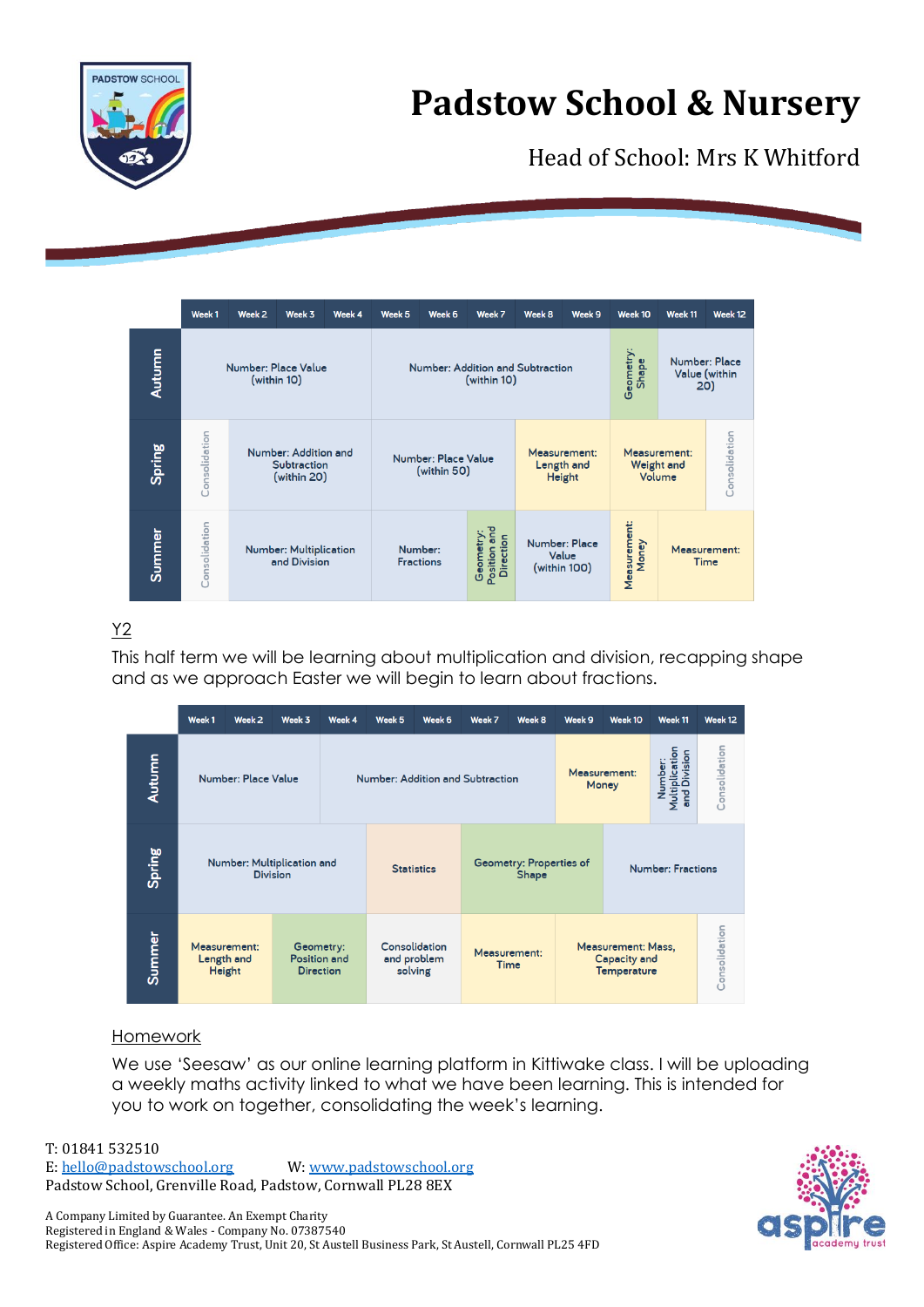

Head of School: Mrs K Whitford

Suggested websites and Apps to help support your child's learning:

- o Y2 [Multiplying and dividing -](https://www.bbc.co.uk/bitesize/topics/zqbg87h?scrlybrkr=c1389c77) KS1 Maths BBC Bitesize BBC KS1 Bitesize website.
- o Mr Thorne Network on Youtube fantastic phonics videos.
- o BBC Bitesize KS1
- o Literacy games [https://www.topmarks.co.uk/english-games/5-7](https://www.topmarks.co.uk/english-games/5-7-years/letters-and-sounds) [years/letters-and-sounds](https://www.topmarks.co.uk/english-games/5-7-years/letters-and-sounds)
- o Ruth Miskin [https://www.youtube.com/channel/UCo7fbLgY2oA\\_cFCIg9GdxtQ](https://www.youtube.com/channel/UCo7fbLgY2oA_cFCIg9GdxtQ)
- o Teach your Monster to read
- o Oxford Owls [https://home.oxfordowl.co.uk/at-school/year-2-at-primary](https://home.oxfordowl.co.uk/at-school/year-2-at-primary-school/maths-curriculum-year-2-age-6-7/)[school/maths-curriculum-year-2-age-6-7/](https://home.oxfordowl.co.uk/at-school/year-2-at-primary-school/maths-curriculum-year-2-age-6-7/)
- o Sumdog
- o App 1 minute maths from White Rose Maths.

### **Spellings**

Children will have weekly spellings to practise and learn. Each child will have a spelling book in which these weekly spellings can be practised. If your spelling book is full please let me know and I will provide another one. There are lots of different ways to learn their spellings. It is important that they also understand the meaning of the words they are learning. Can they put them into context? Can they write a sentence including one or two? Year 2 will have a weekly spelling test on a Friday. Please find this half terms spelling list attached.

### PE

T: 01841 532510

PE will be taught on a **Tuesday**. Please ensure your child brings their kit to school at the beginning of the week. This can be left in school for the week.

### Outdoor Learning

Outdoor learning will be continuing on a Friday afternoon. We plan to be outside whatever the weather!

- Each child to keep a pair of wellies in a named bag in school.
- Children to wear suitable clothes for outdoor learning (e.g. clothes you will not mind coming home muddy!). Their school jumper should still be worn.